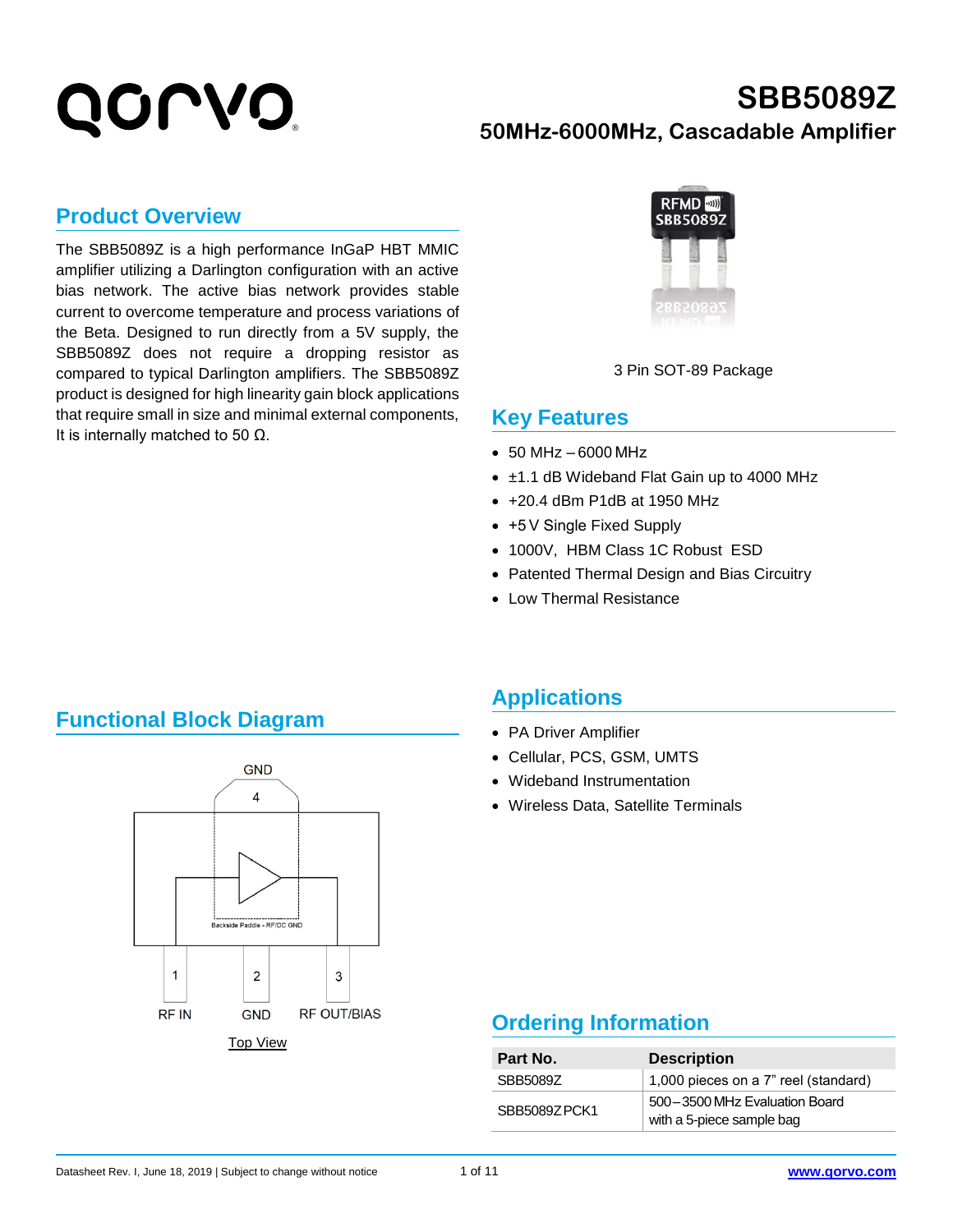#### **SBB5089Z 50MHz-6000MHz, Cascadable Amplifier**

### **Absolute Maximum Ratings**

| <b>Parameter</b>                          | Rating             |
|-------------------------------------------|--------------------|
| Storage Temperature                       | $-55$ to $+150$ °C |
| RF Input Power, CW, 50 $\Omega$ , T=25 °C | $+24$ dBm          |
| Device Voltage (Vc)                       | $+5.5V$            |
| Device Current (Ic)                       | 100 mA             |
| Dissipated Power (PDISS)                  | 0.55 W             |
| Junction Temperature (TJ)                 | $+150^{\circ}$ C   |

Exceeding any one or a combination of the Absolute Maximum Rating conditions may cause permanent damage to the device. Extended application of Absolute Maximum Rating conditions to the device may reduce device reliability.

#### **Electrical Specifications**

#### **Recommended Operating Conditions**

| <b>Parameter</b>    | Min     | Tvp  | <b>Max</b> | Units |
|---------------------|---------|------|------------|-------|
| Device Voltage (Vc) | $+4.75$ | $+5$ | $+5.25$    |       |
| <b>TCASE</b>        | $-55$   |      | $+105$     |       |

Electrical specifications are measured at specified test conditions. Specifications are not guaranteed over all recommended operating conditions.

| <b>Parameter</b>                   | Conditions <sup>(1)</sup>         | Min  | <b>Typ</b> | <b>Max</b> | <b>Units</b>    |
|------------------------------------|-----------------------------------|------|------------|------------|-----------------|
| <b>Operational Frequency Range</b> |                                   | 50   |            | 6000       | <b>MHz</b>      |
| Gain, Small Signal                 | 850 MHz                           | 19.0 | 20.5       | 22.0       | dB              |
|                                    | 1950 MHz                          | 18.3 | 19.0       | 21.5       | dB              |
|                                    | 6000 MHz                          | 14.5 | 15.5       | 17.5       | dB              |
| Input Return Loss                  | 1950 MHz                          | 10   | 13         |            | dB              |
| <b>Output Return Loss</b>          |                                   | 10   | 14         |            | dB              |
| Output P1dB                        | 850 MHz                           |      | 20.5       |            | dB <sub>m</sub> |
|                                    | 1950 MHz                          | 19.0 | 20.0       |            | dBm             |
| Output IP3 <sup>(2)</sup>          | 850 MHz                           |      | 38.5       |            | dBm             |
|                                    | 1950 MHz                          | 33.0 | 35.0       |            | dB <sub>m</sub> |
| <b>Bandwidth</b>                   | Minimum 10 dB typical return loss |      | 3000       |            | <b>MHz</b>      |
| Reverse Isolation                  | 1950 MHz                          |      | 23.3       |            | dB              |
| Noise Figure                       |                                   |      | 3.9        | 4.9        | dB              |
| Device Operating Current, Ic       | Pin 3                             | 60   | 75         | 92         | mA              |
| Thermal Resistance, $\theta_{jc}$  | Junction to case                  |      | 69.9       |            | °C/W            |

Notes:

1. Test conditions unless otherwise noted: V<sub>C</sub> = +5.0 V, I<sub>C</sub> = 75 mA, Temp = +25 °C, 50 Ω test system, Tested with Bias Tees

2.  $P_{OUT} = 0$  dBm/tone,  $\Delta f = 1$  MHz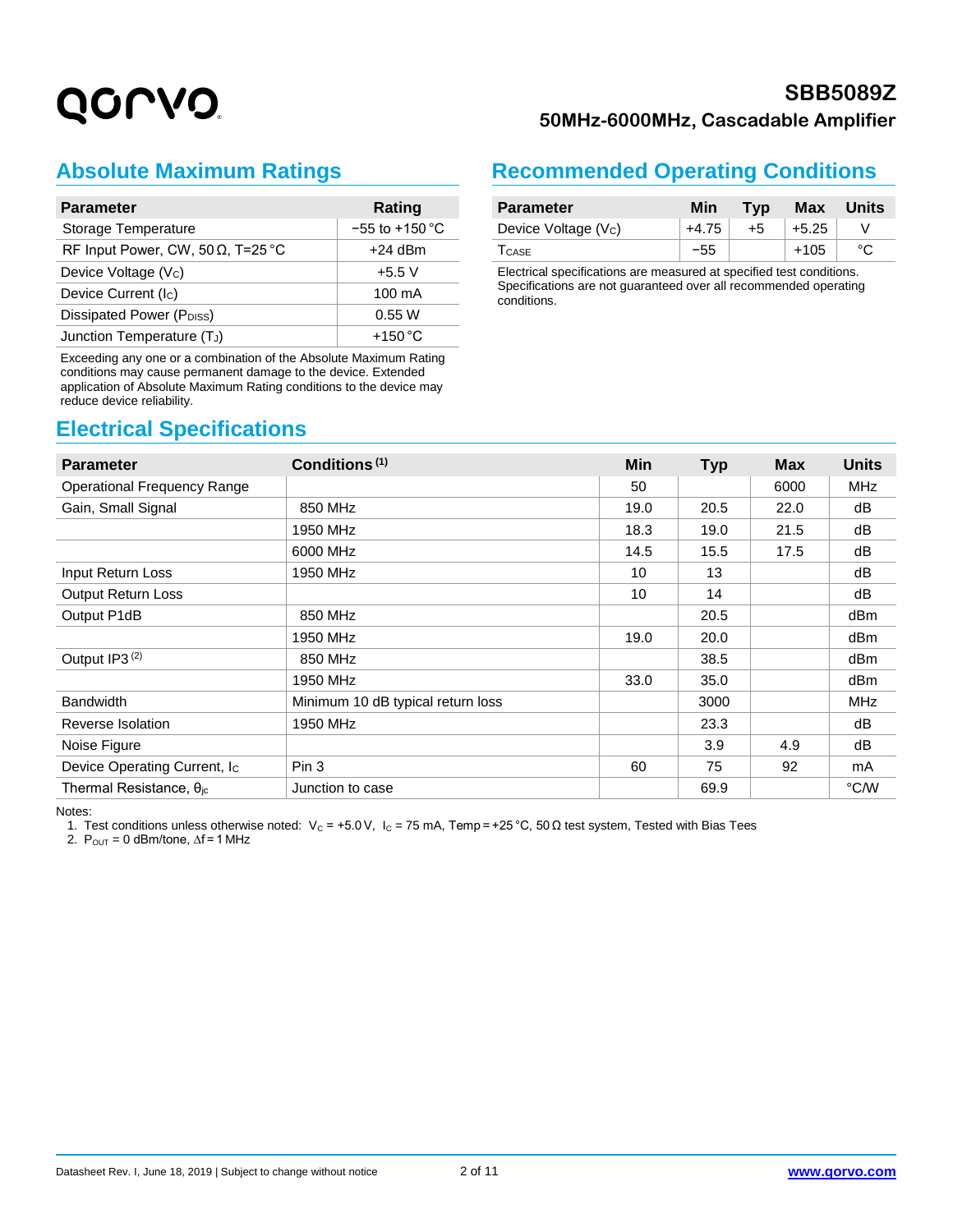#### **SBB5089Z 50MHz-6000MHz, Cascadable Amplifier**



#### **500 – 3500 MHz Evaluation Board  –  SBB5089ZPCK1**

#### **Bill of Material - SBB5089ZPCK1**

| Reference Des. | Value          | <b>Description</b>                 | Manuf.    | <b>Part Number</b> |
|----------------|----------------|------------------------------------|-----------|--------------------|
| PCB            | ٠              | <b>Printed Circuit Board</b>       | Qorvo     |                    |
| Q <sub>1</sub> | $\blacksquare$ | SBB5089Z Amplifier, SOT-89 pkg.    | Qorvo     | SBB5089Z           |
| C <sub>1</sub> | 1 uF           | CAP, 1 µF, 20%, 20V, TANT, 1206    | various   |                    |
| C <sub>2</sub> | 1200 pF        | CAP, 1200 pF, 10%, 50V, X7R, 0603  | various   |                    |
| $C_B$          | 68 pF          | CAP, 68 pF, 5%, 50V. NPO/C0G, 0603 | various   |                    |
| $_{\rm Lc}$    | 82 nH          | IND, 82 nH, 5%, W/W, 0805          | Coilcraft | 0805CS-330XJLB     |

Note for < 500 MHz:  $C_B$  1.0 µF, 10%, 160, X7R, 0603; L<sub>C</sub> 330 nH, 5%, 0805

#### **Typical Performance  –  SBB5089ZPCK1**

| Parameter <sup>(1)</sup>  | <b>Typical Value</b> |      |      |      |      |      |      | <b>Units</b> |      |            |
|---------------------------|----------------------|------|------|------|------|------|------|--------------|------|------------|
| Frequency                 | 50                   | 100  | 200  | 500  | 850  | 1950 | 2500 | 3500         | 4000 | <b>MHz</b> |
| Gain, Small Signal        | 21.1                 | 20.9 | 20.8 | 20.8 | 20.8 | 20.1 | 19.8 | 18.7         | 17.8 | dB         |
| Input Return Loss         | 11.3                 | 17.4 | 24.3 | 27.2 | 22.7 | 14.6 | 12.9 | 10.6         | 11.6 | dB         |
| <b>Output Return Loss</b> | 15.9                 | 21.7 | 30.4 | 31.8 | 21.5 | 13.5 | 12.0 | 13.5         | 27.5 | dB         |
| Reverse Isolation         | 17.4                 | 17.5 | 17.5 | 22.7 | 22.8 | 23.4 | 23.7 | 24.7         | 25.7 | dB         |
| Output P1dB               | 19.4                 | 19.7 | 20.0 | 20.5 | 20.4 | 20.4 | 19.4 | 16.9         | 14.7 | dBm        |
| OIP3 <sup>(2)</sup>       | 36.0                 | 37.8 | 37.5 | 38.6 | 39.2 | 34.9 | 32.8 | 29.4         | 26.8 | dBm        |
| Noise Figure              | 4.4                  | 4.4  | 4.3  | 3.8  | 3.8  | 4.1  | 4.1  | 4.3          | 4.6  | dB         |

Notes:

1. Test conditions unless otherwise noted: V<sub>CC</sub> = +5V, I<sub>C</sub> = 75 mA, 50 Ω test system, Temp. = +25 °C

2. Pout= 0 dBm/tone, Δf=1 MHz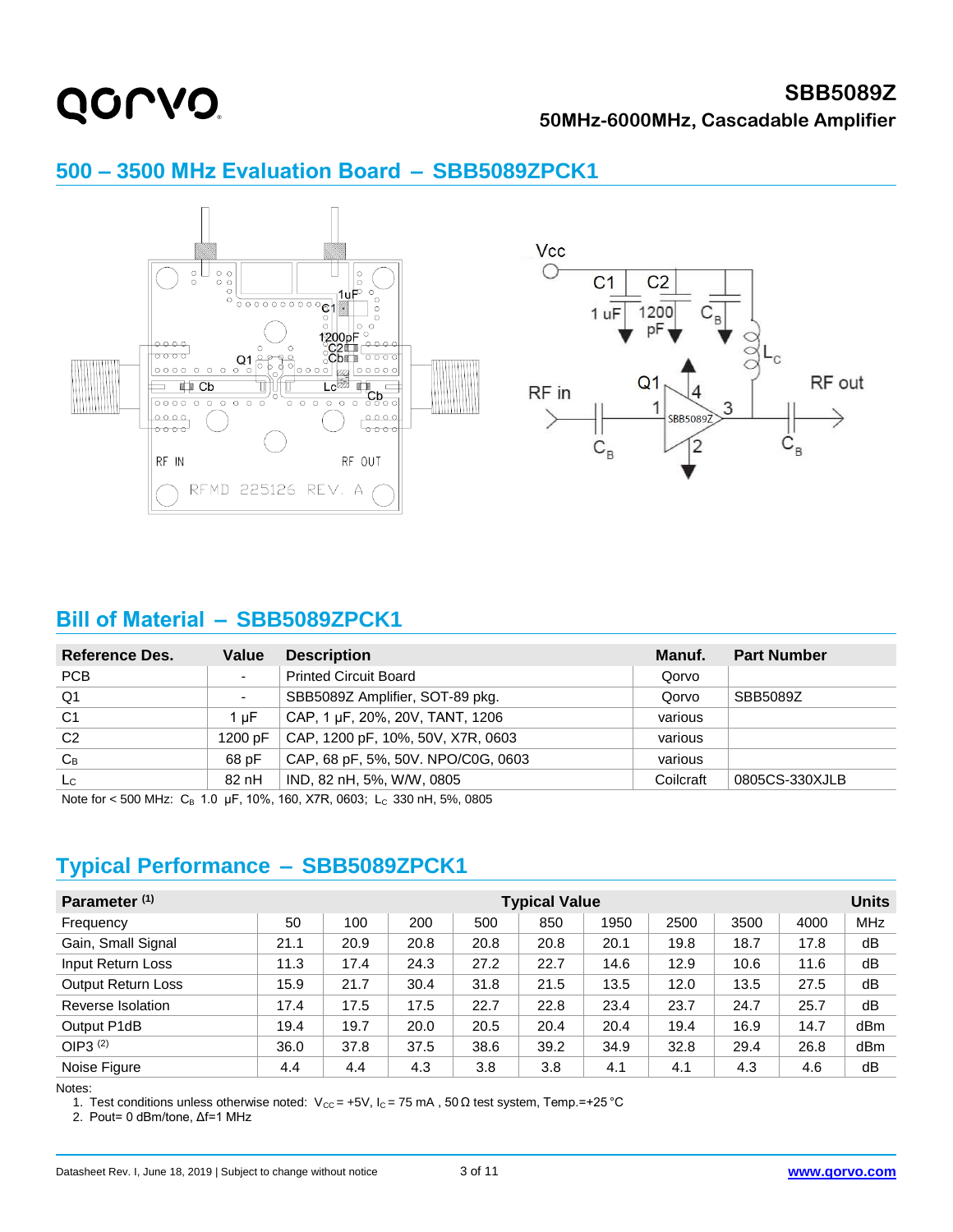#### **SBB5089Z 50MHz-6000MHz, Cascadable Amplifier**

#### **Performance Plots – SBB5089ZPCK1**

Test conditions unless otherwise noted: Vcc = +5V, Ic = 75 mA, 50  $\Omega$  test system, Temp.=+25 °C

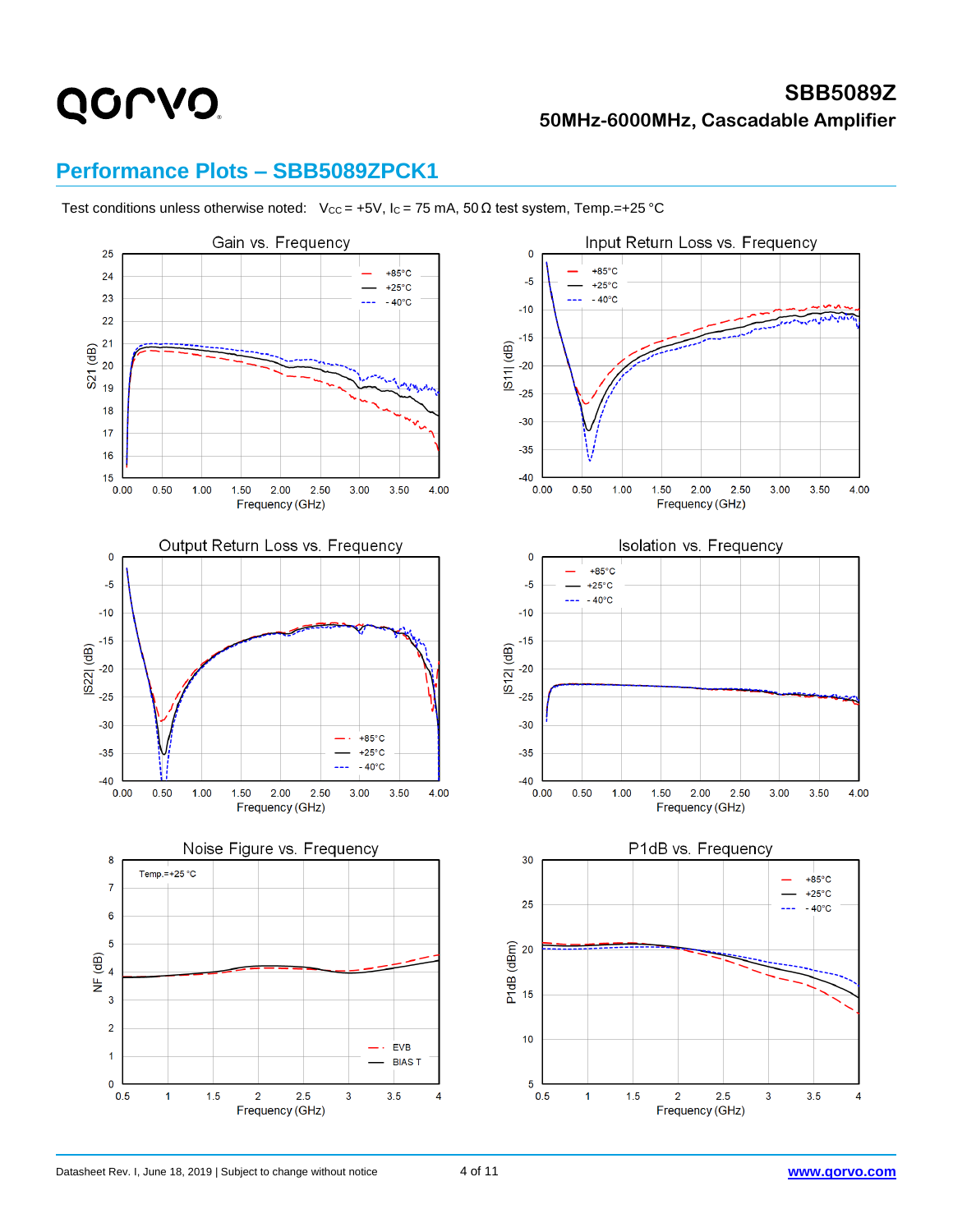## QONO.

#### **SBB5089Z 50MHz-6000MHz, Cascadable Amplifier**

#### **Performance Plots – SBB5089ZPCK1 (continue)**



Test conditions unless otherwise noted: Vcc = +5V, Ic = 75 mA, 50  $\Omega$  test system, Temp.=+25 °C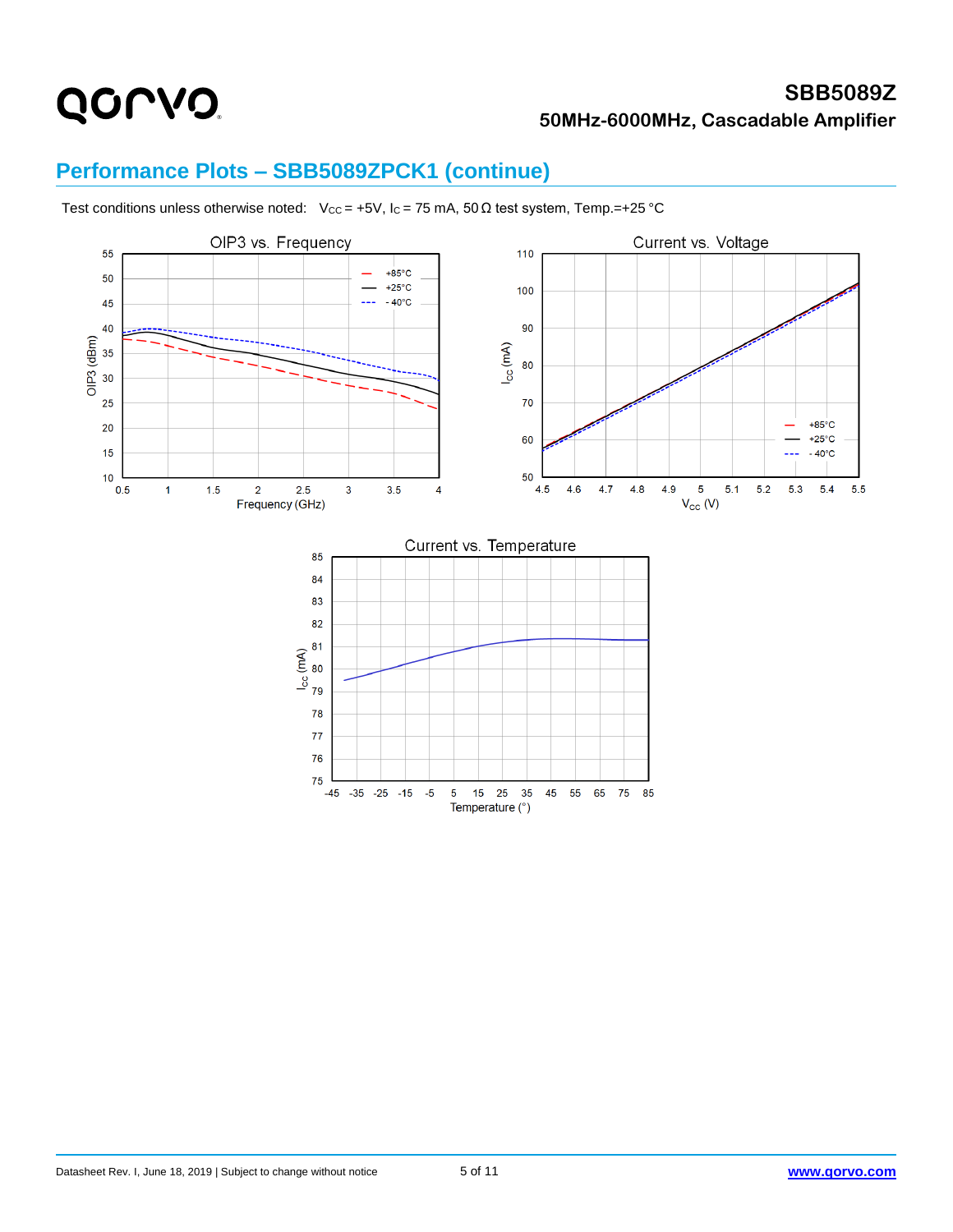#### **SBB5089Z 50MHz-6000MHz, Cascadable Amplifier**

#### **Performance Plots – with BIAS Tees**

Test conditions unless otherwise noted: Vc = +5V, Ic = 75 mA, 50  $\Omega$  test system, Temp.=+25 °C, with BIAS Tees

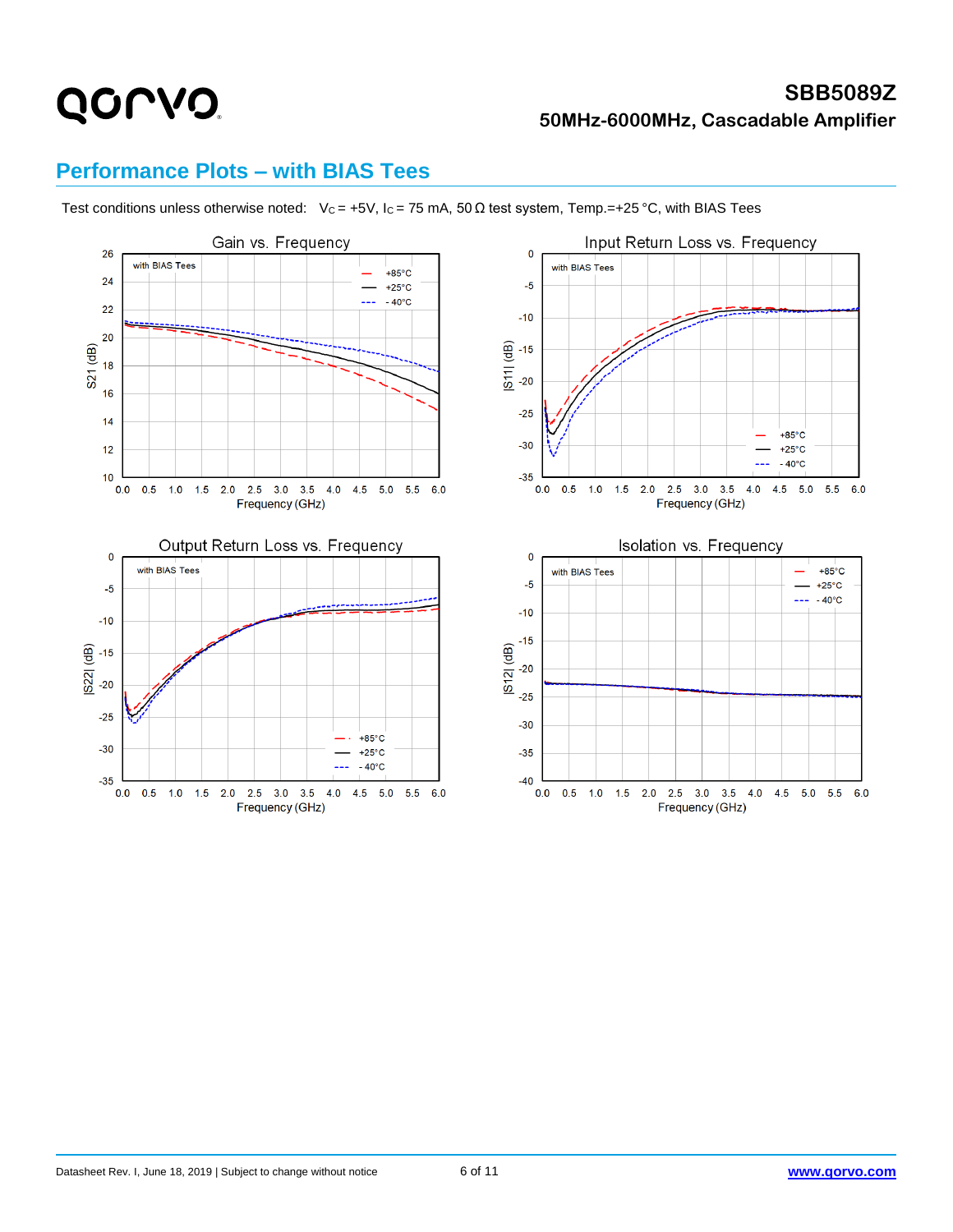

#### **SBB5089Z 50MHz-6000MHz, Cascadable Amplifier**

### **Pad Configuration and Description**



#### Top View

| Pad No.                 | Label      | <b>Description</b>                                                                                                                                 |
|-------------------------|------------|----------------------------------------------------------------------------------------------------------------------------------------------------|
|                         | RF IN      | RF input. External DC Block capacitor required.                                                                                                    |
|                         |            | RF OUT/BIAS RF output and DC Supply input. External DC Block capacitor and bias voltage required.                                                  |
| 2, 4<br>Backside Paddle | <b>GND</b> | RF/DC ground. Use recommended via hole pattern to minimize inductance and thermal resistance.<br>See PCB Mounting Pattern for suggested footprint. |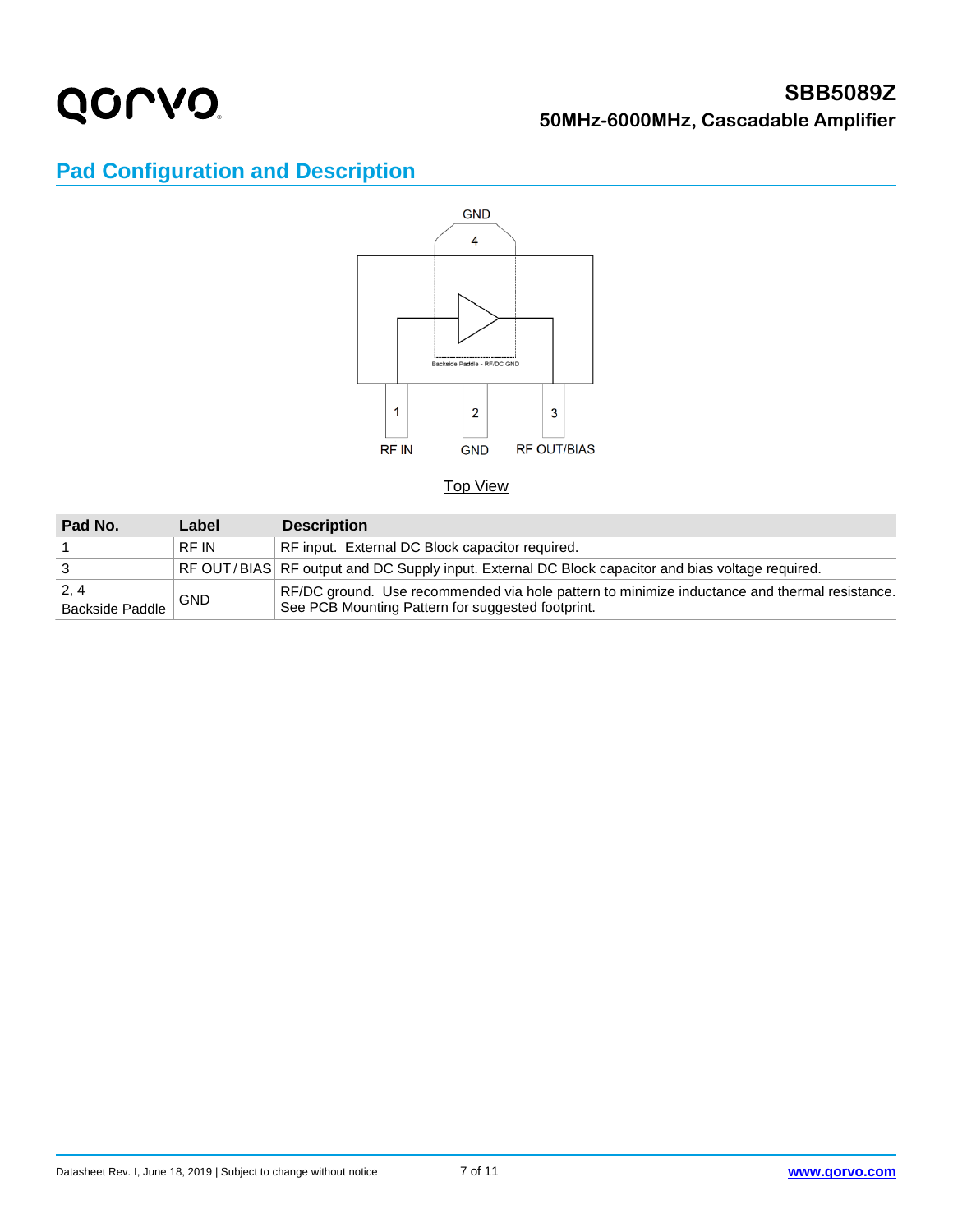#### **SBB5089Z 50MHz-6000MHz, Cascadable Amplifier**

#### **Package Marking and Dimensions**

#### Marking: Part Number – SBB5089Z

Trace Code – Assigned by sub-contractor







Notes:

- 1. All dimensions are in millimeters. Angles are in degrees.
- 2. The terminal #1 identifier and terminal numbering conform to JESD 95-1 SPP-012.

#### **PCB Mounting Pattern**



#### Notes:

- 1. All dimensions are in millimeters. Angles are in degrees.
- 2. Use 1 oz. copper minimum for top and bottom layer metal.
- 3. Via holes are required under the backside paddle of this device for proper RF/DC grounding and thermal dissipation. We recommend a 0.35mm (#80/.0135") diameter bit for drilling via holes and a final plated thru diameter of 0.25 mm (0.01").
- 4. Ensure good package backside paddle solder attach for reliable operation and best electrical performance.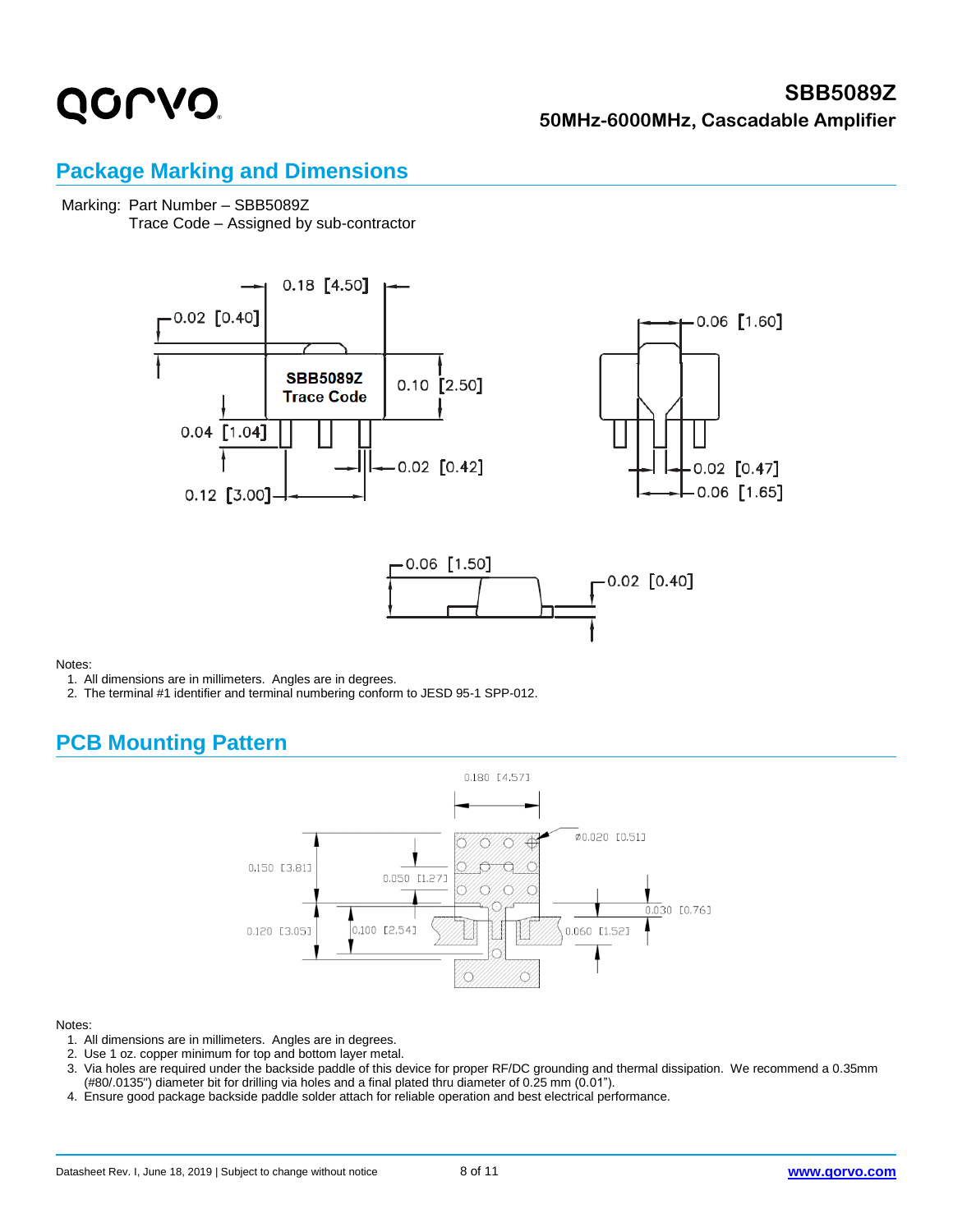### QONO.

#### **SBB5089Z 50MHz-6000MHz, Cascadable Amplifier**

#### **Tape and Reel Information – Carrier and Cover Tape Dimensions**



1.10 sprocket hole pitch cumulative tolerance<br>
2. Camber not to exceed Imm in 100mm<br>
3. Material: Black Conductive Polystyrene<br>
4. Measured on a plane 0.3mm above the bottom of the pocket<br>
5. Measured from a plane on the i

| <b>Feature</b>      | <b>Measure</b>                           | <b>Symbol</b>  | Size (in) | Size (mm) |
|---------------------|------------------------------------------|----------------|-----------|-----------|
|                     | Length                                   | A <sub>0</sub> | 0.181     | 4.60      |
|                     | Width                                    | B <sub>0</sub> | 0.193     | 4.90      |
| Cavity              | Depth                                    | K <sub>0</sub> | 0.075     | 1.90      |
|                     | Pitch                                    | P <sub>1</sub> | 0.315     | 8.00      |
|                     | Cavity to Perforation - Length Direction | P <sub>2</sub> | 0.079     | 2.00      |
| Centerline Distance | Cavity to Perforation - Width Direction  | F              | 0.217     | 5.50      |
| Width<br>Cover Tape |                                          | C              | 0.362     | 9.20      |
| <b>Carrier Tape</b> | Width                                    | W              | 0.472     | 12.0      |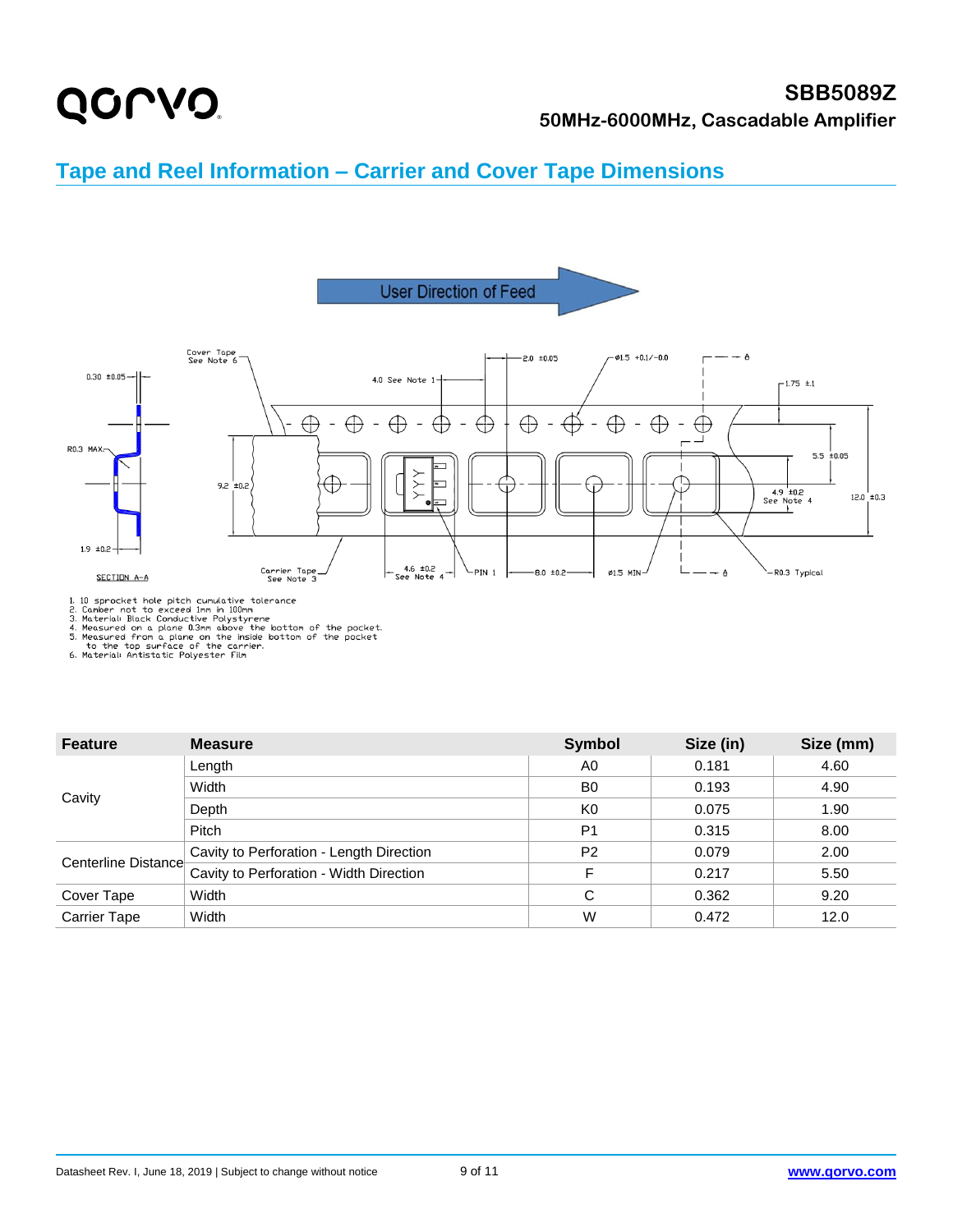#### **SBB5089Z 50MHz-6000MHz, Cascadable Amplifier**

#### **Tape and Reel Information – Reel Dimensions**

Standard T/R size = 1,000 pieces on a 7" reel.



| <b>Feature</b> | <b>Measure</b>        | <b>Symbol</b>  | Size (in) | Size (mm) |
|----------------|-----------------------|----------------|-----------|-----------|
|                | <b>Diameter</b>       | A              | 6.969     | 177.0     |
| Flange         | <b>Thickness</b>      | W <sub>2</sub> | 0.717     | 18.2      |
|                | Space Between Flange  | W <sub>1</sub> | 0.504     | 12.8      |
| Hub            | <b>Outer Diameter</b> | N              | 2.283     | 58.0      |
|                | Arbor Hole Diameter   | C              | 0.512     | 13.0      |
|                | Key Slit Width        | в              | 0.079     | 2.0       |
|                | Key Slit Diameter     | D              | 0.787     | 20.0      |

#### **Tape and Reel Information – Tape Length and Label Placement**



#### Notes:

1. Empty part cavities at the trailing and leading ends are sealed with cover tape. See EIA 481-1-A.

2. Labels are placed on the flange opposite the sprockets in the carrier tape.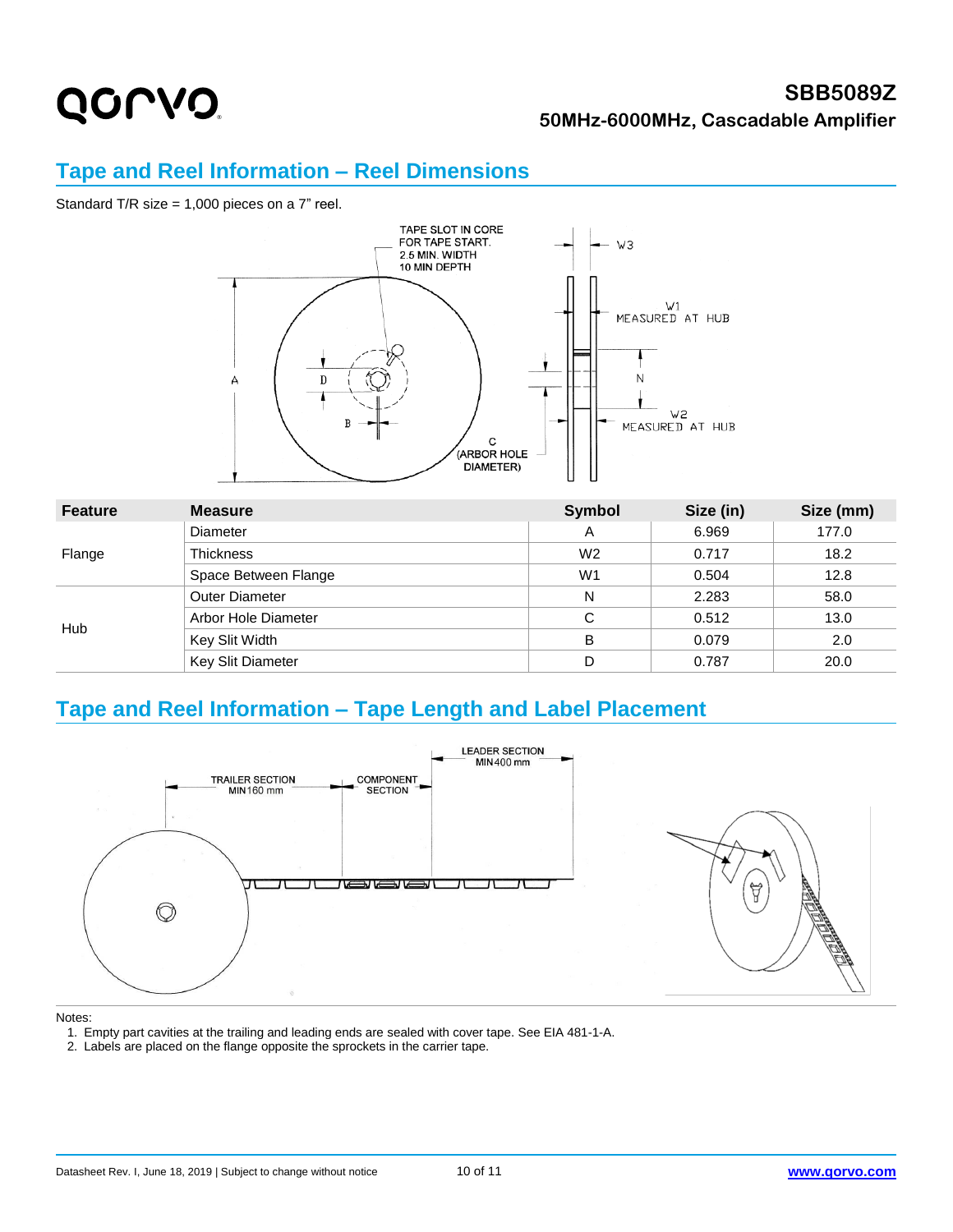#### **SBB5089Z 50MHz-6000MHz, Cascadable Amplifier**

#### **Handling Precautions**

| <b>Parameter</b>               | <b>Rating</b> | <b>Standard</b>          |     |                                         |
|--------------------------------|---------------|--------------------------|-----|-----------------------------------------|
| ESD-Human Body Model (HBM)     | Class 1C      | ESDA / JEDEC JS-001-2012 | I O | Caution!<br><b>ESD-Sensitive Device</b> |
| MSL-Moisture Sensitivity Level | Level 2       | IPC/JEDEC J-STD-020      |     |                                         |

#### **Solderability**

Compatible with both lead-free (260°C max. reflow temp.) and tin/lead (245°C max. reflow temp.) soldering processes. Solder profiles available upon request.

#### **RoHS Compliance**

This part is compliant with 2011/65/EU RoHS directive (Restrictions on the Use of Certain Hazardous Substances in Electrical and Electronic Equipment) as amended by Directive 2015/863/EU.

This product also has the following attributes:

- Lead Free
- Halogen Free (Chlorine, Bromine)
- Antimony Free
- TBBP-A  $(C_{15}H_{12}Br_4O_2)$  Free
- PFOS Free
- SVHC Free

#### **Contact Information**

For the latest specifications, additional product information, worldwide sales and distribution locations:

**Web: [www.qorvo.com](http://www.qorvo.com/) Tel: 1-844-890-8163**

**Email: [customer.support@qorvo.com](mailto:customer.support@qorvo.com)**

For technical questions and application information:

 **Email: [appsupport@qorvo.com](mailto:appsupport@qorvo.com)**

#### **Important Notice**

The information contained herein is believed to be reliable; however, Qorvo makes no warranties regarding the information contained herein and assumes no responsibility or liability whatsoever for the use of the information contained herein. All information contained herein is subject to change without notice. Customers should obtain and verify the latest relevant information before placing orders for Qorvo products. The information contained herein or any use of such information does not grant, explicitly or implicitly, to any party any patent rights, licenses, or any other intellectual property rights, whether with regard to such information itself or anything described by such information. **THIS INFORMATION DOES NOT CONSTITUTE A WARRANTY WITH RESPECT TO THE PRODUCTS DESCRIBED HEREIN, AND QORVO HEREBY DISCLAIMS ANY AND ALL WARRANTIES WITH RESPECT TO SUCH PRODUCTS WHETHER EXPRESS OR IMPLIED BY LAW, COURSE OF DEALING, COURSE OF PERFORMANCE, USAGE OF TRADE OR OTHERWISE, INCLUDING THE IMPLIED WARRANTIES OF MERCHANTABILITY AND FITNESS FOR A PARTICULAR PURPOSE.**

Without limiting the generality of the foregoing, Qorvo products are not warranted or authorized for use as critical components in medical, life-saving, or life-sustaining applications, or other applications where a failure would reasonably be expected to cause severe personal injury or death.

Copyright 2019 © Qorvo, Inc. | Qorvo is a registered trademark of Qorvo, Inc.